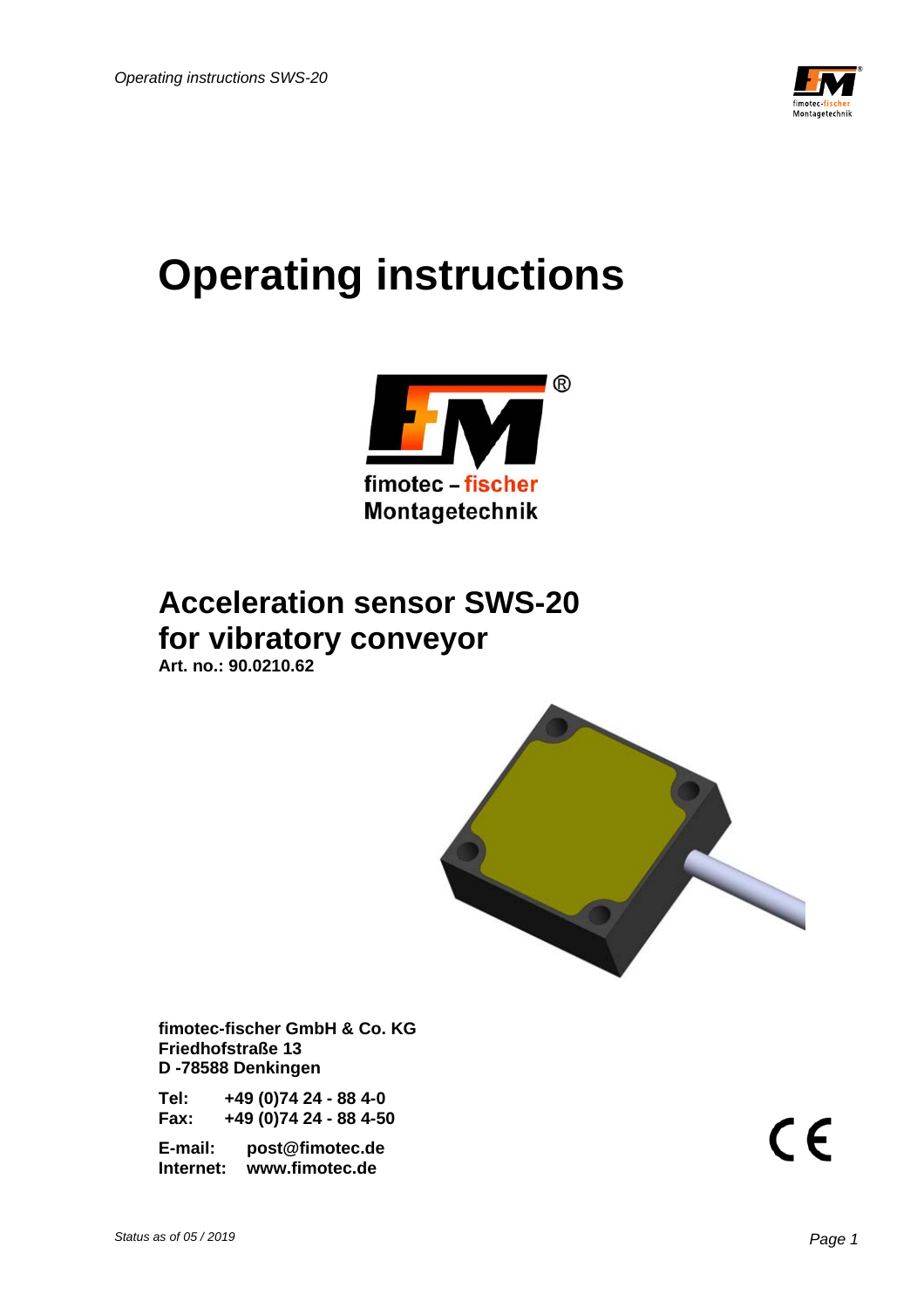



# **In your own interest:**

 Please read these instructions and keep them in a safe place. Please observe and follow the safety information.

**Contact**  fimotec-fischer GmbH & Co. KG Friedhofstr. 13 D -78588 Denkingen

| Tel.∶   | +49 7424 884 0  |
|---------|-----------------|
| Fax:    | +49 7424 884 50 |
| E-Mail: | post@fimotec.de |
| Web:    | wwwfimotec.de   |



# **Provisos**

**The information and data contained in these documents can be changed without advance notification. Users are obligated to comply with all applicable copyright laws. No part of these documents can be duplicated or transmitted without the express written permission from fimotec-fischer GmbH & Co. KG, independent of how or by what means (electronically or mechanically) this occurs.**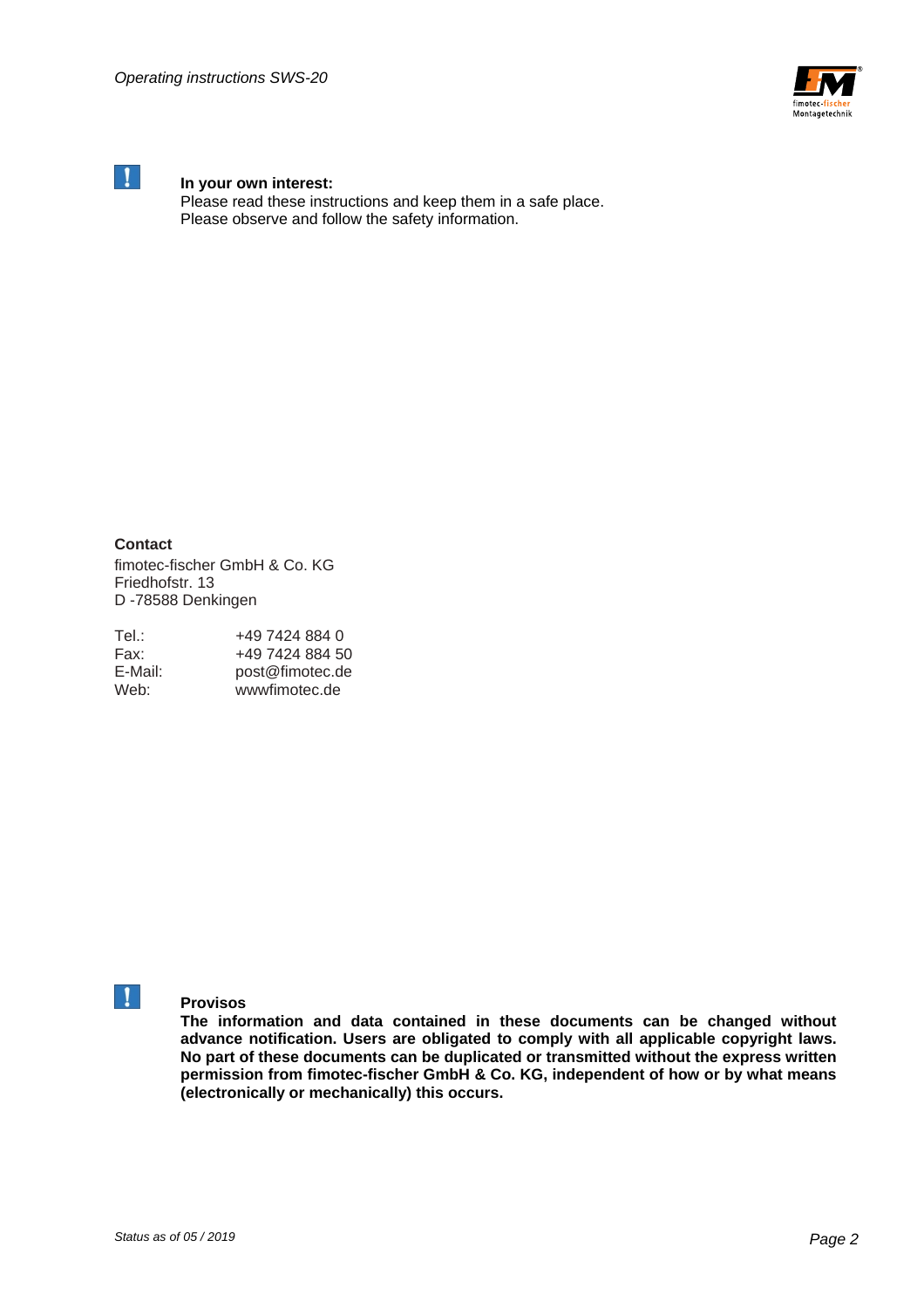

# **Table of contents**

| $\mathbf 1$ | General                    |                                           | 4                       |
|-------------|----------------------------|-------------------------------------------|-------------------------|
|             | 1.1                        | The product                               | 4                       |
|             | 1.2 <sub>2</sub>           | <b>Guide for these instructions</b>       | 4                       |
|             | 1.3                        | Safety-related information for the user   | $\overline{\mathbf{4}}$ |
|             | 2 Application              |                                           | 5                       |
|             |                            | 3 Mounting the acceleration sensor        | $5\phantom{.0}$         |
|             | 3.1                        | <b>Overview and dimensions</b>            | 6                       |
|             | 3.2                        | <b>Connecting the acceleration sensor</b> | 7                       |
|             | 4 Technical data           |                                           | 7                       |
|             | 5 Maintenance and cleaning |                                           | 8                       |
| 6           | <b>Disposal</b>            |                                           | 8                       |
|             | <b>Service</b>             |                                           | 8                       |
|             |                            |                                           |                         |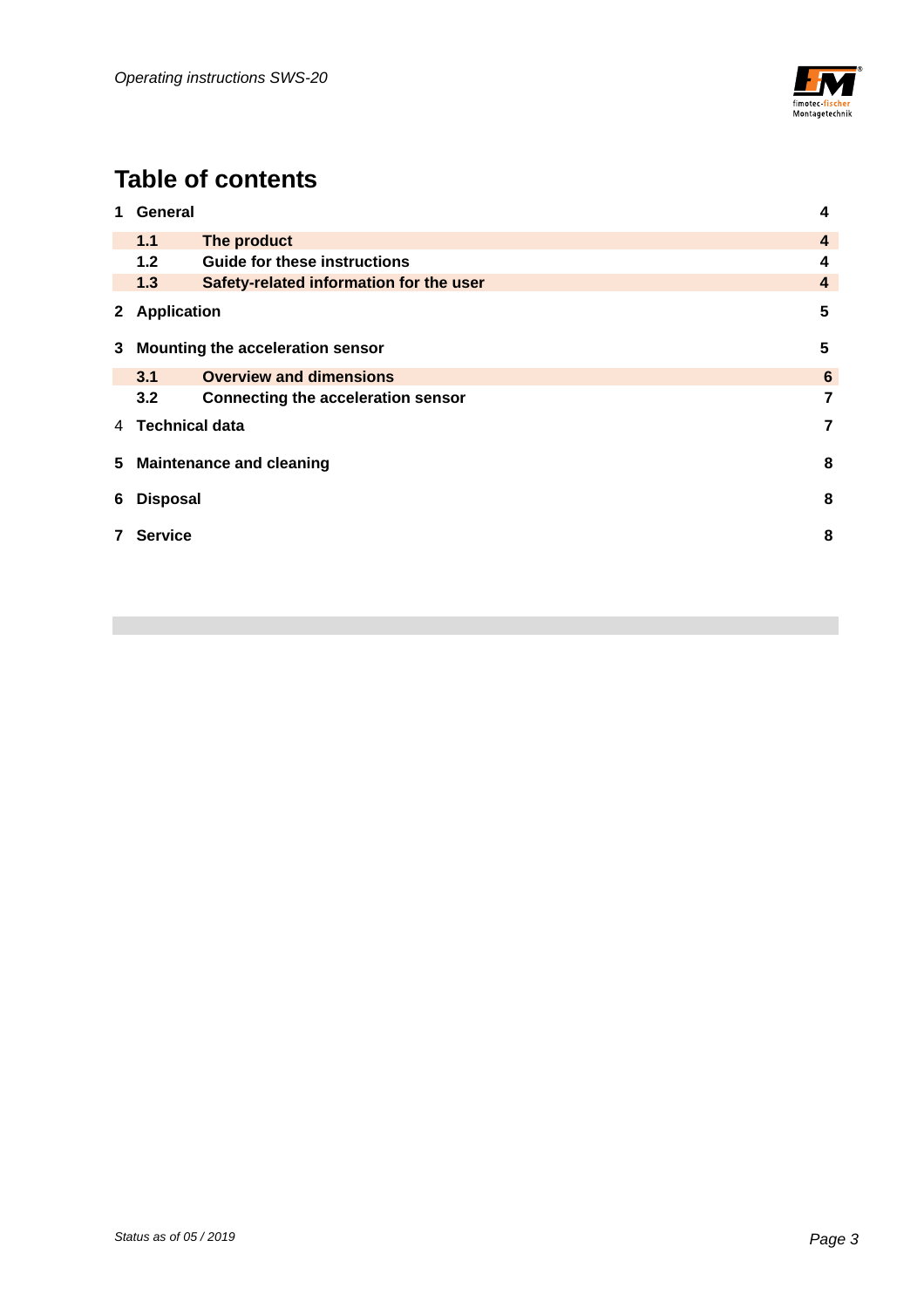

# **1 General**

In this manual, you will find all important information regarding the mounting, connection and operation of your SWS-20 sensor.

In addition, you will find information as well as important warnings for your safety.

Please observe:

Sensors of the SWS-20 series are specially adapted acceleration sensors in vibratory conveyor applications.

# *1.1 The product*

Acceleration sensor for an vibration frequency of 4 to 200 Hz Light weight Aluminum housing Suitable for control units of the FS 26 series

# *1.2 Guide for these instructions*

Used signal words and symbols

| Symbol | Signal word    | Meaning                                                                |
|--------|----------------|------------------------------------------------------------------------|
|        | Important note | Here, important information or a tip is given concerning the function. |
|        | Important tip  |                                                                        |

# *1.3 Safety-related information for the user*

**These instructions contain the required information for the intended use of the device described herein. They are directed toward technically qualified personnel.** 

**Qualified personnel are people who have been authorized by persons responsible for the safety of the system to execute the required activities and are able to recognize potential dangers and avoid them based on their training, experience and instruction, as well as their knowledge of relevant standards, regulations, accident prevention regulations and operating conditions (definition of skilled personnel according to IEC 364).** 

The following safety information is for your protection, the protection of third parties as well as the protection of the device. You should therefore observe it under all circumstances.

- Disconnect the power supply before installation or dismantling work, as well as when changing a fuse or making changes to the setup.
- Observe the valid accident prevention and safety regulations for your specific application.

# **Operating environment**

Do not install the sensor near devices which generate strong electromagnetic fields. The function could be disturbed as a result. Also avoid environments which are very hot, cold or wet.

# **Power supply**

Only connect the device to a socket prepared for the sensor.

#### The device

- For safety and licensing reasons (CE), it is not permitted to convert and/or modify the device without authorization.
- The device meets the valid low-voltage and EMC directive.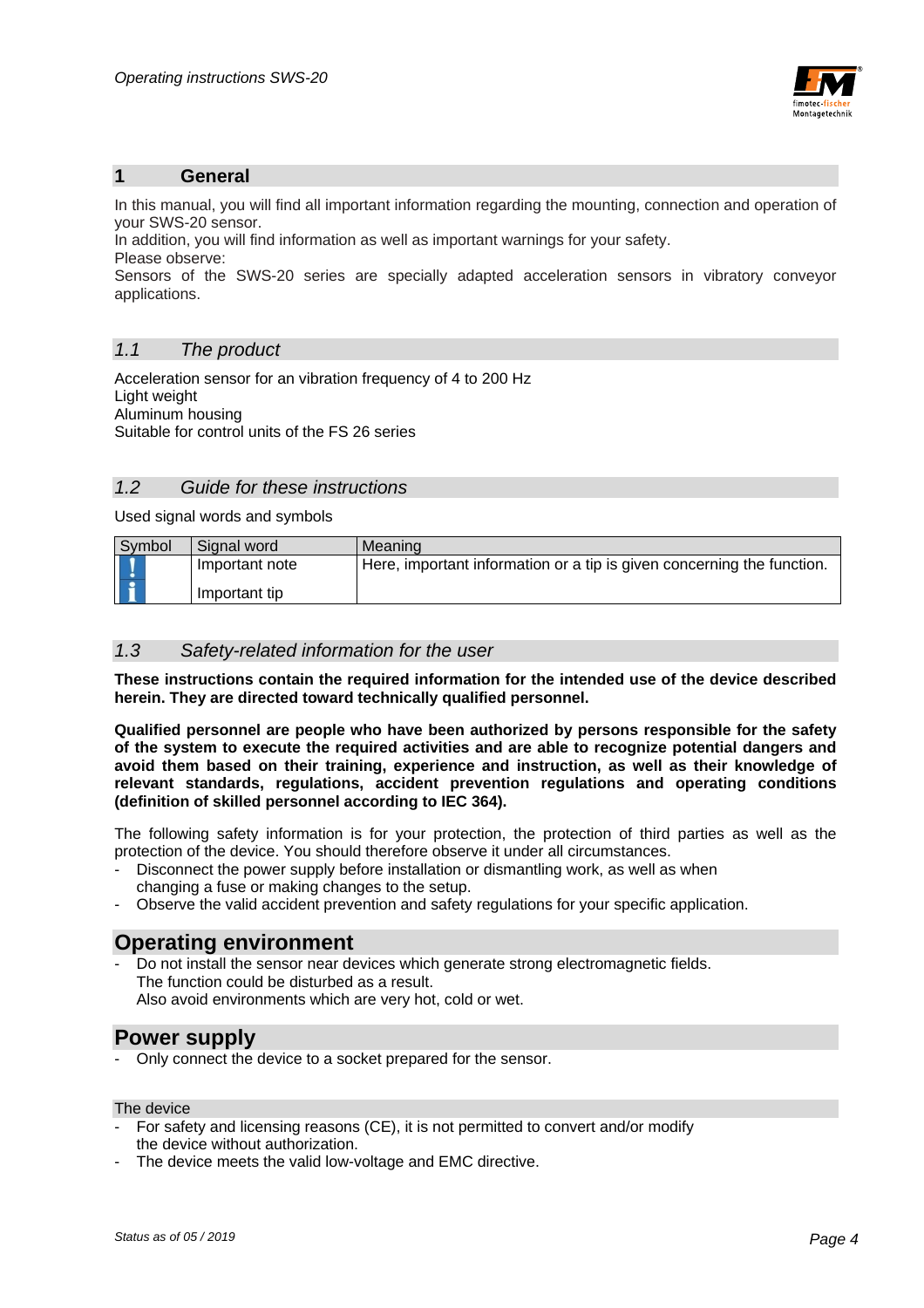*Operating instructions SWS-20* 

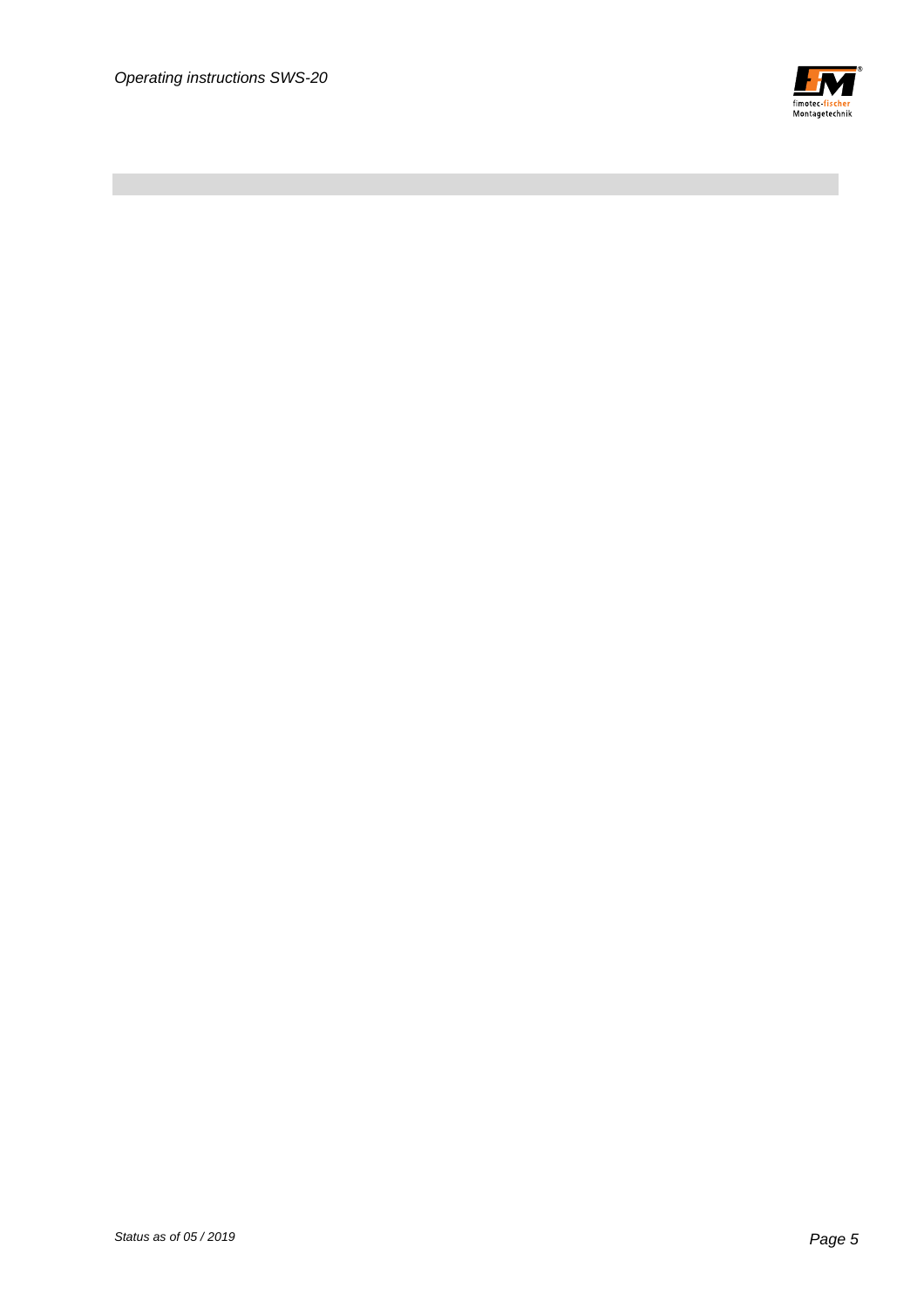

## 2 Application

**The SWS-20 acceleration sensor is especially suitable for measuring the vibration acceleration of vibratory conveyor systems. It is designed for conveying frequencies of 4...200 Hz.** 

**The sensor works on a micro-mechanical basis (MEM) and is equipped with a filter tuned to the useful frequency range and a downstream amplifier and impedance converter. The measured value is depicted as an AC voltage proportional to the acceleration.** 

**All components are accommodated in a robust aluminum housing and are completely encapsulated. The electrical connection is realized by a 4-pin M12 plug.** 

# 3 Mounting the acceleration sensor

**There are 4 externally accessible bores available for fastening the sensor. These are separated from the housing interior.** 

**The acceleration sensor should report the movement and acceleration value of the conveyor back to the control circuit of the control device. It is therefore very important that no additional secondary vibrations are measured which are caused by unfavorable sensor installation.** 



**SWS 2** The sensor should ideally be mounted in the direction of vibration at the same inclination as the springs of the conveyor on a massive mounting block, which does not generate any natural vibrations.

**In regular operation, the magnitude of the output signal directly determines the maximum vibration amplitude of the conveyor.** 



Example with circular conveyor

In the case of circular conveyors, it makes sense to mount as far as possible on the outer diameter, so that a vibration path as great as possible is measured. If the sensor signal is too small, the control range of the nominal value is greatly restricted.

 $S =$  vibration path

Mounting point  $1 =$  small vibration amplitude Mounting point  $2 = \text{large vibration amplitude}$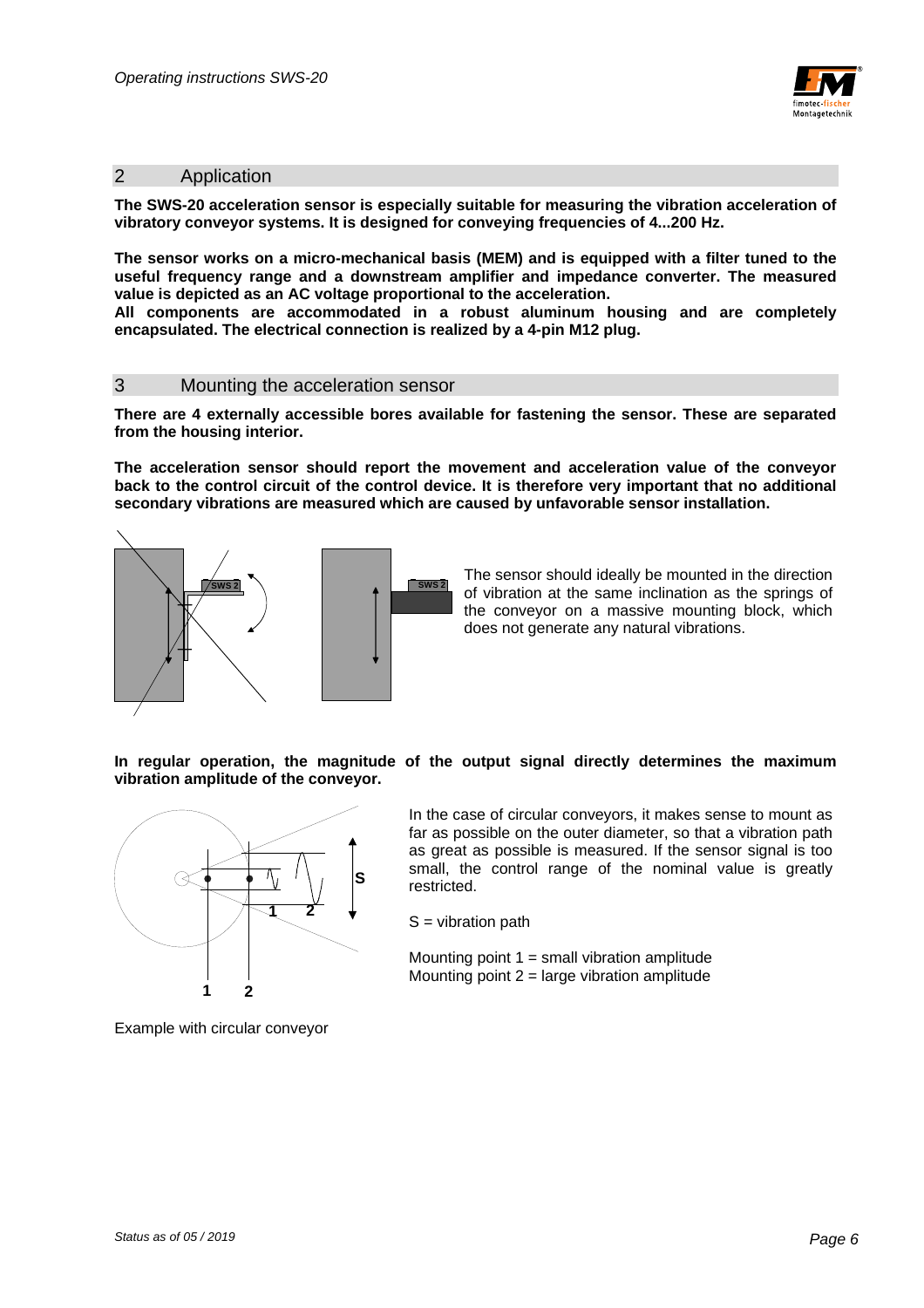



**The control device and the sensor fastened to the conveyor form a closed control circuit, whereby the signal provided by the sensor has a decisive influence on the control range of the nominal value, i.e., the controller controls the conveyor such that the actual value (conveying capacity or vibration intensity) corresponds to the specified nominal value.** 

**The sensor measures the current acceleration of the conveyor. A sinusoidal output voltage results. The acceleration increases with increasing vibration frequency. At high frequencies and small vibration amplitudes, the sensor output signal can be greater than for small frequencies and larger vibration amplitudes.** 

**Due to the very different acceleration values of the various conveyors, there can be great differences in the returned signals under certain circumstances. When mounting the sensor, it must be made sure that an actual value between 8.00 - 9.99 g is reached in normal operation.** 

# *3.1 Overview and dimensions*



- A - M12 plug, 4-pin
- B - Acceleration sensor SWS-20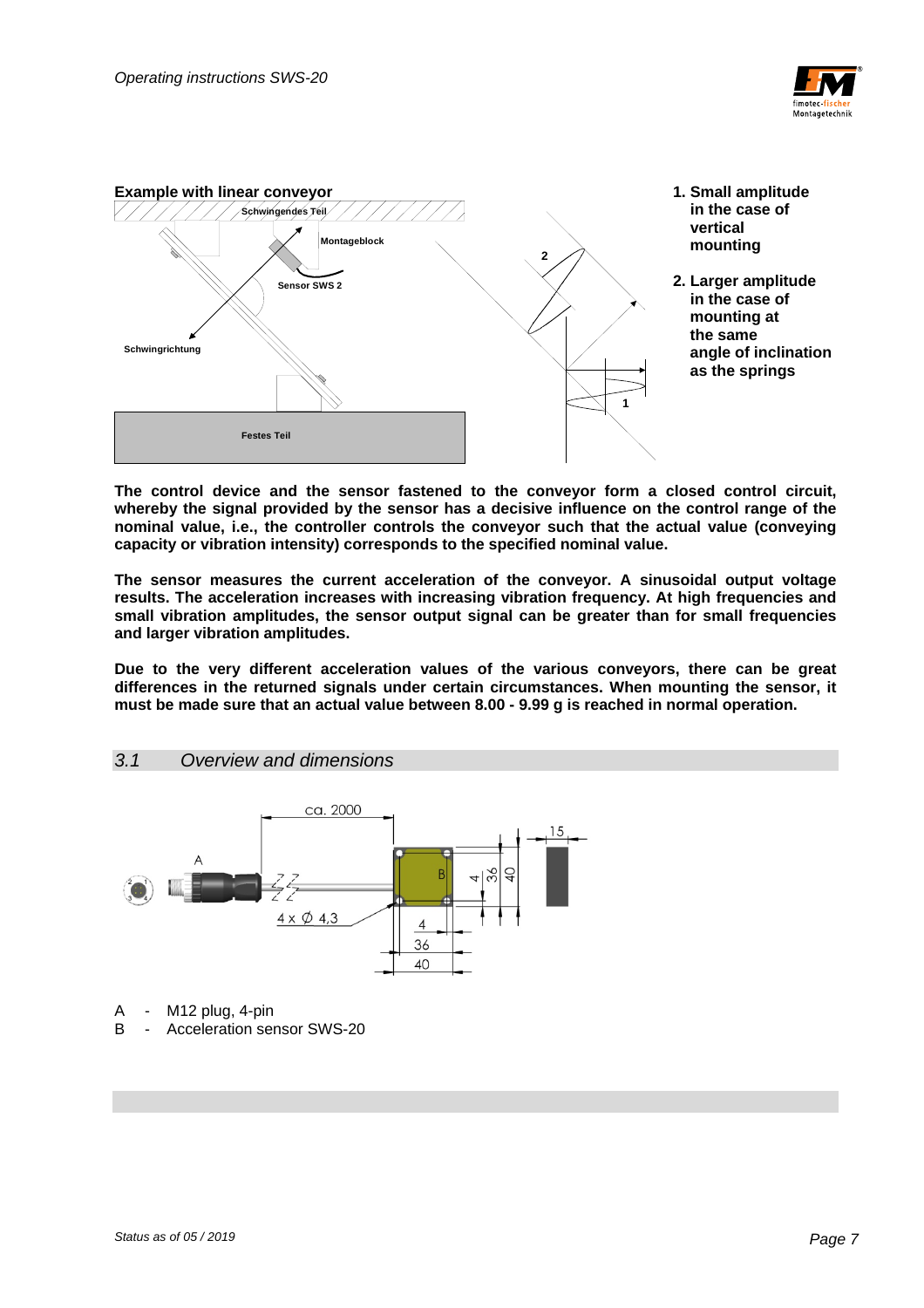

# *3.2 Connecting the acceleration sensor*

Connect the acceleration sensor to the available socket on the control device.

|               | Pin $1 - +24V =$<br>wire) | (brown |
|---------------|---------------------------|--------|
| 1.00000       | Pin 2 - Not connected     |        |
|               | Pin 3 - GND<br>wire)      | (blue  |
| <b>SWS-20</b> |                           |        |
|               | Pin 4 -Output             | (white |
|               | wire)                     |        |

# 4 Technical data

| Operating voltage        | $10-30V =$             |                     |
|--------------------------|------------------------|---------------------|
|                          | $24 V =$               |                     |
| Measuring range          | 20 <sub>g</sub>        |                     |
| Output                   | 300 mV / $q$           | short-circuit-proof |
| Recommended              | $4200$ Hz              |                     |
| Oscillating<br>frequency |                        |                     |
| range                    |                        |                     |
| Operating temperature    | $-20$ +50 $^{\circ}$ C |                     |
| cable connection         | Cable length 2m        |                     |
| Protection class         | IP 65                  |                     |